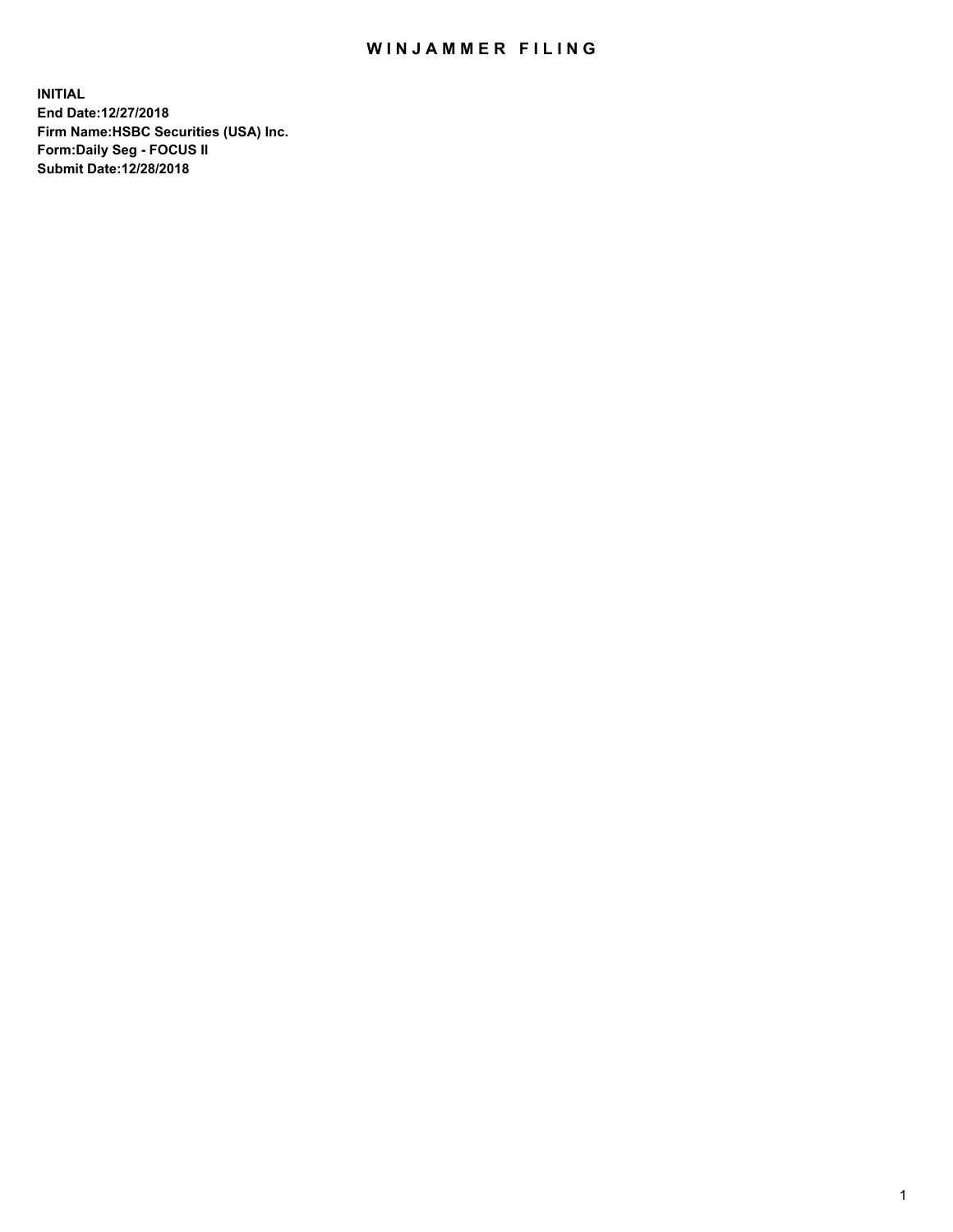**INITIAL End Date:12/27/2018 Firm Name:HSBC Securities (USA) Inc. Form:Daily Seg - FOCUS II Submit Date:12/28/2018 Daily Segregation - Cover Page**

| Name of Company                                                                                                                                                                                                                                                                                                                | <b>HSBC Securities (USA) Inc.</b>                          |
|--------------------------------------------------------------------------------------------------------------------------------------------------------------------------------------------------------------------------------------------------------------------------------------------------------------------------------|------------------------------------------------------------|
| <b>Contact Name</b>                                                                                                                                                                                                                                                                                                            | <b>Michael Vacca</b>                                       |
| <b>Contact Phone Number</b>                                                                                                                                                                                                                                                                                                    | 212-525-7951                                               |
| <b>Contact Email Address</b>                                                                                                                                                                                                                                                                                                   | michael.vacca@us.hsbc.com                                  |
| FCM's Customer Segregated Funds Residual Interest Target (choose one):<br>a. Minimum dollar amount: ; or<br>b. Minimum percentage of customer segregated funds required:% ; or<br>c. Dollar amount range between: and; or<br>d. Percentage range of customer segregated funds required between:% and%.                         | 109,000,000<br>₫<br>0 <sub>0</sub><br>0 <sub>0</sub>       |
| FCM's Customer Secured Amount Funds Residual Interest Target (choose one):<br>a. Minimum dollar amount: ; or<br>b. Minimum percentage of customer secured funds required:% ; or<br>c. Dollar amount range between: and; or<br>d. Percentage range of customer secured funds required between: % and %.                         | 25,000,000<br><u>0</u><br>0 <sub>0</sub><br>0 <sub>0</sub> |
| FCM's Cleared Swaps Customer Collateral Residual Interest Target (choose one):<br>a. Minimum dollar amount: ; or<br>b. Minimum percentage of cleared swaps customer collateral required:% ; or<br>c. Dollar amount range between: and; or<br>d. Percentage range of cleared swaps customer collateral required between:% and%. | 83,000,000<br><u>0</u><br><u>00</u><br>00                  |

Attach supporting documents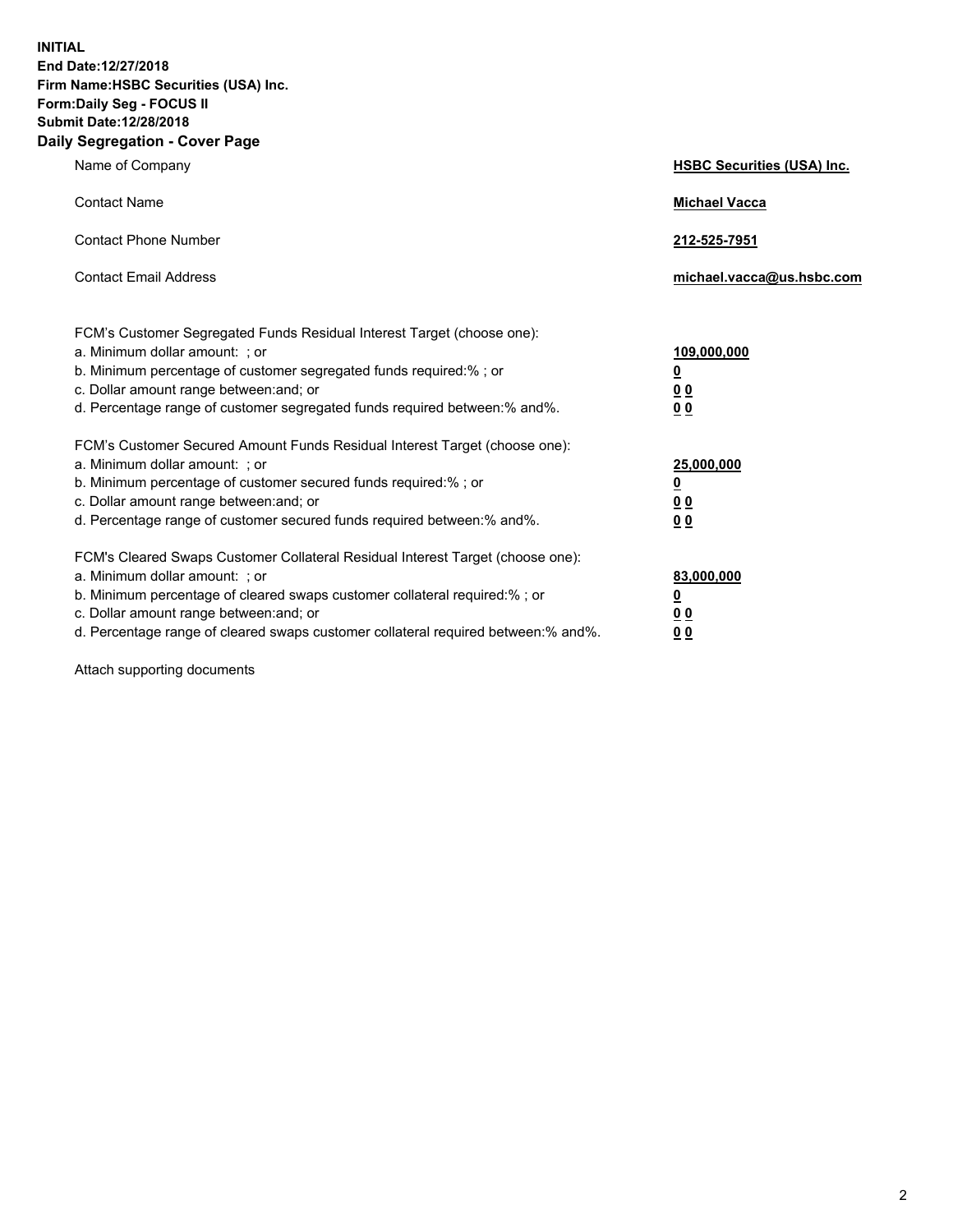**INITIAL End Date:12/27/2018 Firm Name:HSBC Securities (USA) Inc. Form:Daily Seg - FOCUS II Submit Date:12/28/2018 Daily Segregation - Secured Amounts** Foreign Futures and Foreign Options Secured Amounts Amount required to be set aside pursuant to law, rule or regulation of a foreign government or a rule of a self-regulatory organization authorized thereunder **0** [7305] 1. Net ledger balance - Foreign Futures and Foreign Option Trading - All Customers A. Cash **45,101,330** [7315] B. Securities (at market) **63,290,774** [7317] 2. Net unrealized profit (loss) in open futures contracts traded on a foreign board of trade **7,135,031** [7325] 3. Exchange traded options a. Market value of open option contracts purchased on a foreign board of trade **0** [7335] b. Market value of open contracts granted (sold) on a foreign board of trade **0** [7337] 4. Net equity (deficit) (add lines 1. 2. and 3.) **115,527,135** [7345] 5. Account liquidating to a deficit and account with a debit balances - gross amount **274,204** [7351] Less: amount offset by customer owned securities **-273,378** [7352] **826** [7354] 6. Amount required to be set aside as the secured amount - Net Liquidating Equity Method (add lines 4 and 5) **115,527,961** [7355] 7. Greater of amount required to be set aside pursuant to foreign jurisdiction (above) or line 6. **115,527,961** [7360] FUNDS DEPOSITED IN SEPARATE REGULATION 30.7 ACCOUNTS 1. Cash in banks A. Banks located in the United States **28,654,341** [7500] B. Other banks qualified under Regulation 30.7 **0** [7520] **28,654,341** [7530] 2. Securities A. In safekeeping with banks located in the United States **26,902,779** [7540] B. In safekeeping with other banks qualified under Regulation 30.7 **29,784,362** [7560] **56,687,141** [7570] 3. Equities with registered futures commission merchants A. Cash **0** [7580] B. Securities **0** [7590] C. Unrealized gain (loss) on open futures contracts **0** [7600] D. Value of long option contracts **0** [7610] E. Value of short option contracts **0** [7615] **0** [7620] 4. Amounts held by clearing organizations of foreign boards of trade A. Cash **0** [7640] B. Securities **0** [7650] C. Amount due to (from) clearing organization - daily variation **0** [7660] D. Value of long option contracts **0** [7670] E. Value of short option contracts **0** [7675] **0** [7680] 5. Amounts held by members of foreign boards of trade A. Cash **22,021,116** [7700] B. Securities **36,387,995** [7710] C. Unrealized gain (loss) on open futures contracts **7,135,031** [7720] D. Value of long option contracts **0** [7730] E. Value of short option contracts **0** [7735] **65,544,142** [7740] 6. Amounts with other depositories designated by a foreign board of trade **0** [7760] 7. Segregated funds on hand **0** [7765] 8. Total funds in separate section 30.7 accounts **150,885,624** [7770] 9. Excess (deficiency) Set Aside for Secured Amount (subtract line 7 Secured Statement **35,357,663** [7380]

10. Management Target Amount for Excess funds in separate section 30.7 accounts **25,000,000** [7780]

11. Excess (deficiency) funds in separate 30.7 accounts over (under) Management Target **10,357,663** [7785]

Page 1 from Line 8)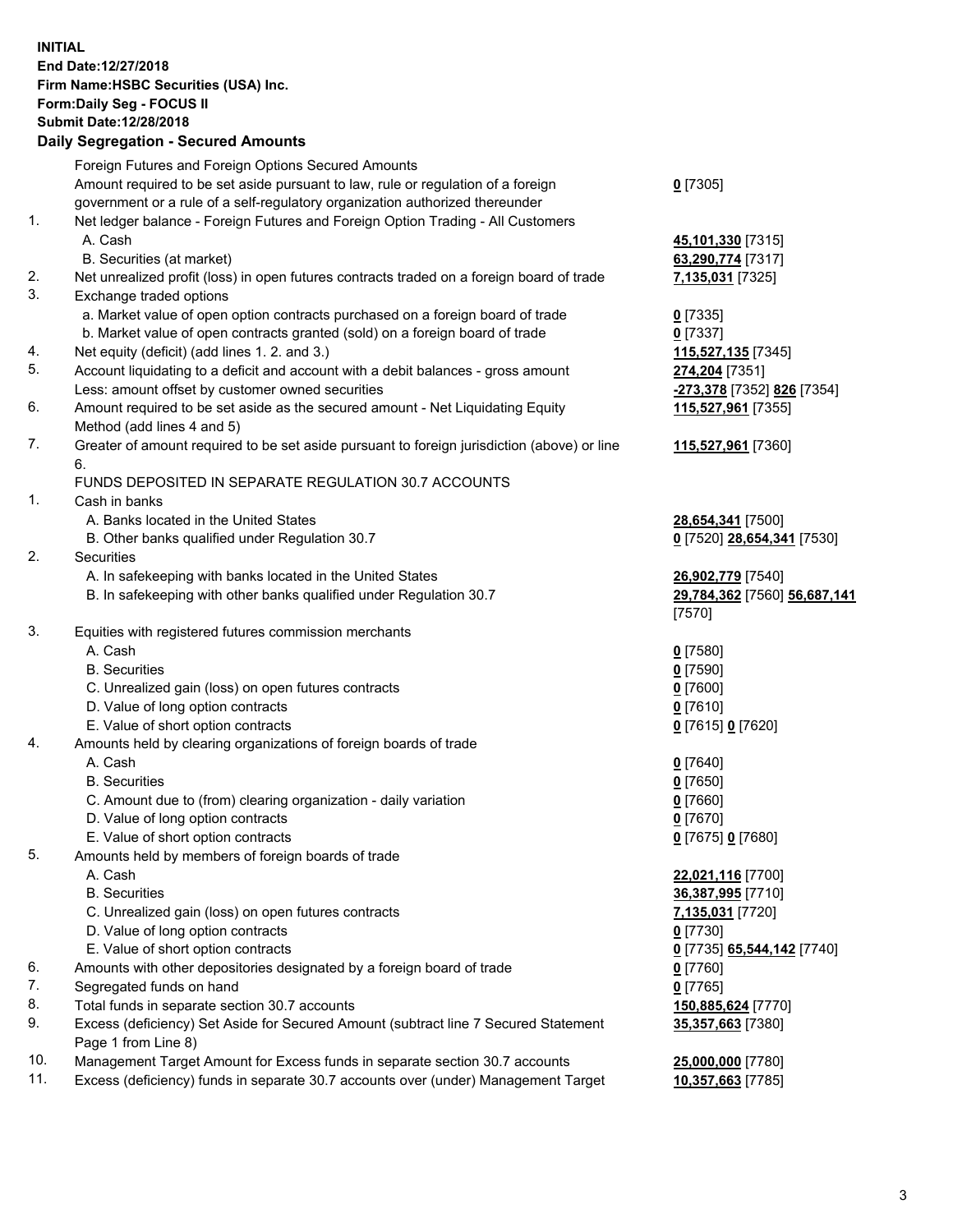|     | <b>INITIAL</b><br>End Date:12/27/2018<br>Firm Name: HSBC Securities (USA) Inc.<br>Form: Daily Seg - FOCUS II<br>Submit Date: 12/28/2018 |                                                |
|-----|-----------------------------------------------------------------------------------------------------------------------------------------|------------------------------------------------|
|     | Daily Segregation - Segregation Statement                                                                                               |                                                |
|     | SEGREGATION REQUIREMENTS(Section 4d(2) of the CEAct)                                                                                    |                                                |
| 1.  | Net ledger balance                                                                                                                      |                                                |
|     | A. Cash                                                                                                                                 | 514,636,091 [7010]                             |
|     | B. Securities (at market)                                                                                                               | 1,463,200,968 [7020]                           |
| 2.  | Net unrealized profit (loss) in open futures contracts traded on a contract market                                                      | -67,890,245 [7030]                             |
| 3.  | Exchange traded options                                                                                                                 |                                                |
|     | A. Add market value of open option contracts purchased on a contract market                                                             | 353,606,429 [7032]                             |
|     | B. Deduct market value of open option contracts granted (sold) on a contract market                                                     | -121,450,687 [7033]                            |
| 4.  | Net equity (deficit) (add lines 1, 2 and 3)                                                                                             | 2,142,102,556 [7040]                           |
| 5.  | Accounts liquidating to a deficit and accounts with                                                                                     |                                                |
|     | debit balances - gross amount                                                                                                           | 24,600,967 [7045]                              |
|     | Less: amount offset by customer securities                                                                                              | <mark>-24,422,373</mark> [7047] 178,594 [7050] |
| 6.  | Amount required to be segregated (add lines 4 and 5)                                                                                    | 2,142,281,150 [7060]                           |
|     | FUNDS IN SEGREGATED ACCOUNTS                                                                                                            |                                                |
| 7.  | Deposited in segregated funds bank accounts                                                                                             |                                                |
|     | A. Cash                                                                                                                                 | 82,269,314 [7070]                              |
|     | B. Securities representing investments of customers' funds (at market)                                                                  | 50,003,375 [7080]                              |
|     | C. Securities held for particular customers or option customers in lieu of cash (at                                                     | 293,597,831 [7090]                             |
|     | market)                                                                                                                                 |                                                |
| 8.  | Margins on deposit with derivatives clearing organizations of contract markets                                                          |                                                |
|     | A. Cash                                                                                                                                 | 22,530,929 [7100]                              |
|     | B. Securities representing investments of customers' funds (at market)                                                                  | 317,862,869 [7110]                             |
|     | C. Securities held for particular customers or option customers in lieu of cash (at                                                     | 1,065,321,757 [7120]                           |
|     | market)                                                                                                                                 |                                                |
| 9.  | Net settlement from (to) derivatives clearing organizations of contract markets                                                         | 77,298,687 [7130]                              |
| 10. | Exchange traded options                                                                                                                 |                                                |
|     | A. Value of open long option contracts                                                                                                  | 353,606,429 [7132]                             |
|     | B. Value of open short option contracts                                                                                                 | -121,450,687 [7133]                            |
| 11. | Net equities with other FCMs                                                                                                            |                                                |
|     | A. Net liquidating equity                                                                                                               | 16,509,121 [7140]                              |
|     | B. Securities representing investments of customers' funds (at market)                                                                  | $0$ [7160]                                     |
|     | C. Securities held for particular customers or option customers in lieu of cash (at                                                     | $0$ [7170]                                     |
|     | market)                                                                                                                                 |                                                |
| 12. | Segregated funds on hand                                                                                                                | 104,281,380 [7150]                             |
| 13. | Total amount in segregation (add lines 7 through 12)                                                                                    | 2,261,831,005 [7180]                           |
| 14. | Excess (deficiency) funds in segregation (subtract line 6 from line 13)                                                                 | 119,549,855 [7190]                             |
| 15. | Management Target Amount for Excess funds in segregation                                                                                | 109,000,000 [7194]                             |
| 16. | Excess (deficiency) funds in segregation over (under) Management Target Amount                                                          | 10,549,855 [7198]                              |

16. Excess (deficiency) funds in segregation over (under) Management Target Amount Excess